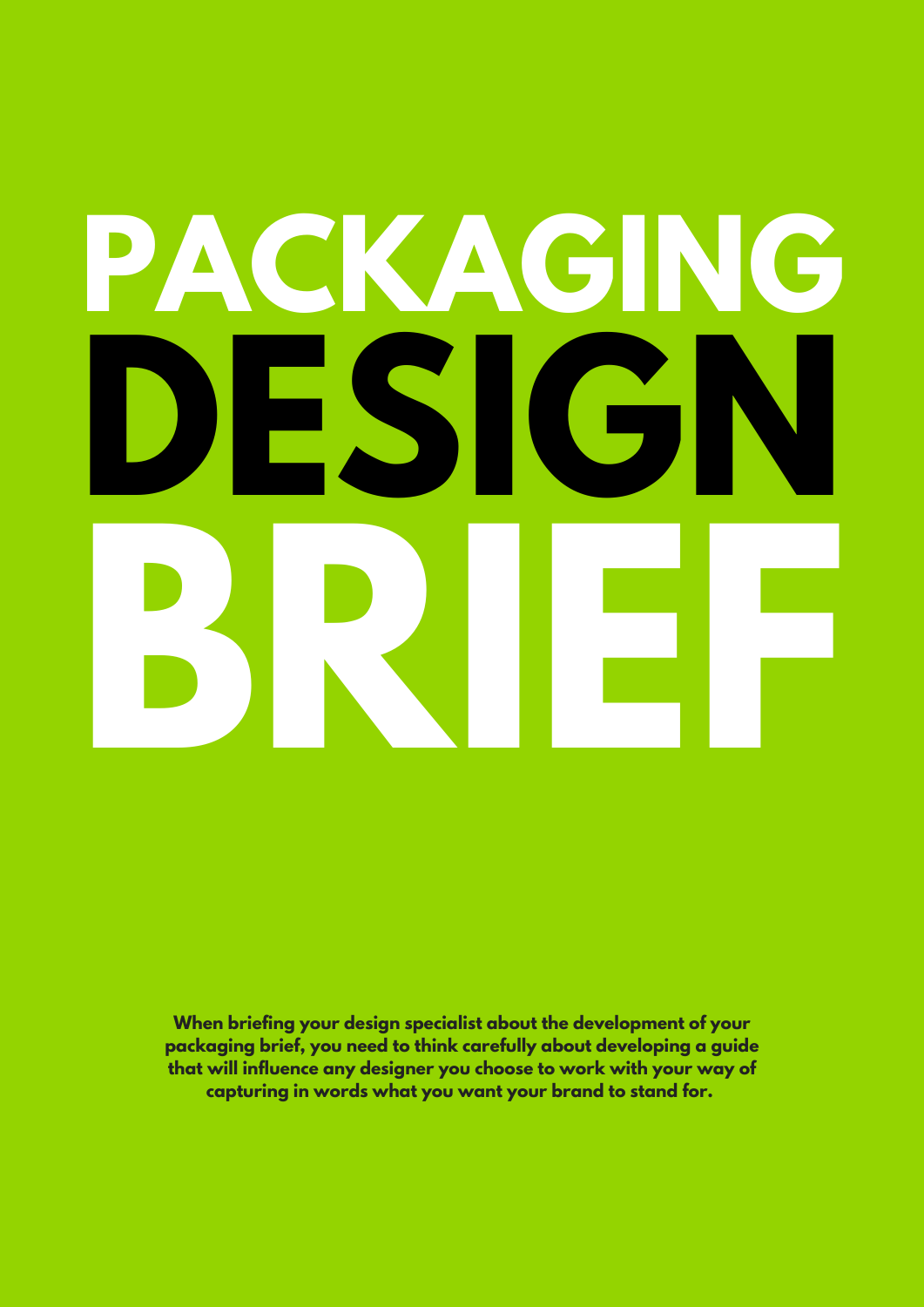# **PACKAGING & COMMUNICATIONS BRIEF**

#### **PRODUCT BACKGROUND**

*(keep this brief, focusing on the facts and insights that will give the designer something useful and distinctive that they can work with)*

# **CORE ISSUES ABOUT THE PROUCT**

*(what are the main reasons for creating the product - what pain points of the consumer are you fulfilling with your product?)*

#### **OBJECTIVES**

*(be really clear about exactly waht you are wanting to convey, rather than just a general list)*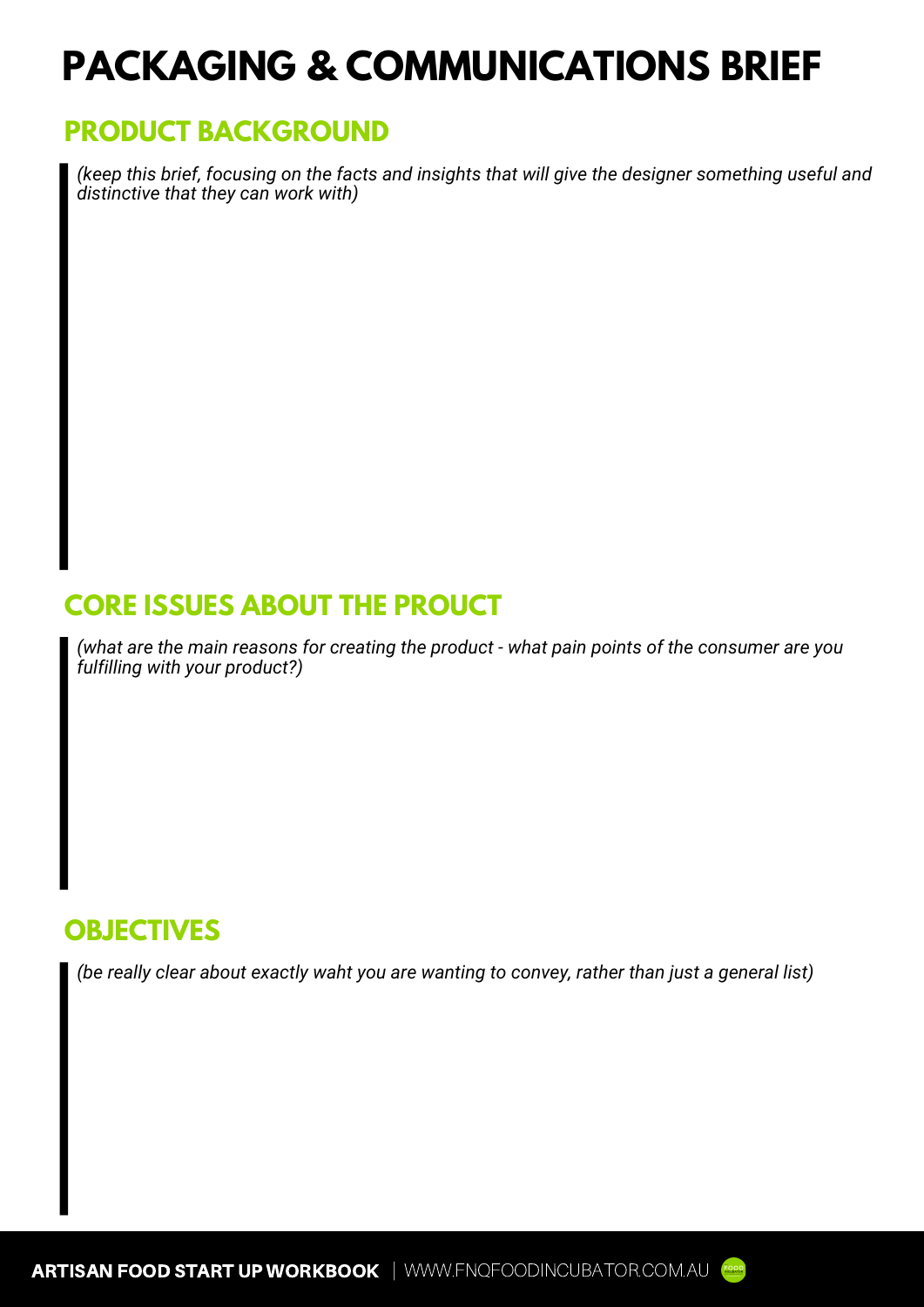# **TARGET AUDIENCE**

*(who do you want to speak to eg. consumer, trade - in Australia or overseas? Try to bring them alive by talking about what your brand will do for them - refer to your customer avatar)*

#### **KEY MESSAGES/CORE ESSENCE**

*(what do you want to say, that really makes your brand different? Use your Brand Model as inputs here)*

# **TONE OF VOICE**

*(You need to think about both your brand's personality and the people who are receiving the message)*

#### **DELIVERABLES**

*In-Store: On what shelf/in what kind of display cabinet? How many facings will you normally get instore?/ What packs will usually be alongside it?*

## **DESIGN CONSIDERATIONS**

*Physical or graphic elements eg. logo, colours, graphic devices, and whether there is flexibility in the design of these elements. Technical Specs: Dimensions/Printing method/ Number of colours*